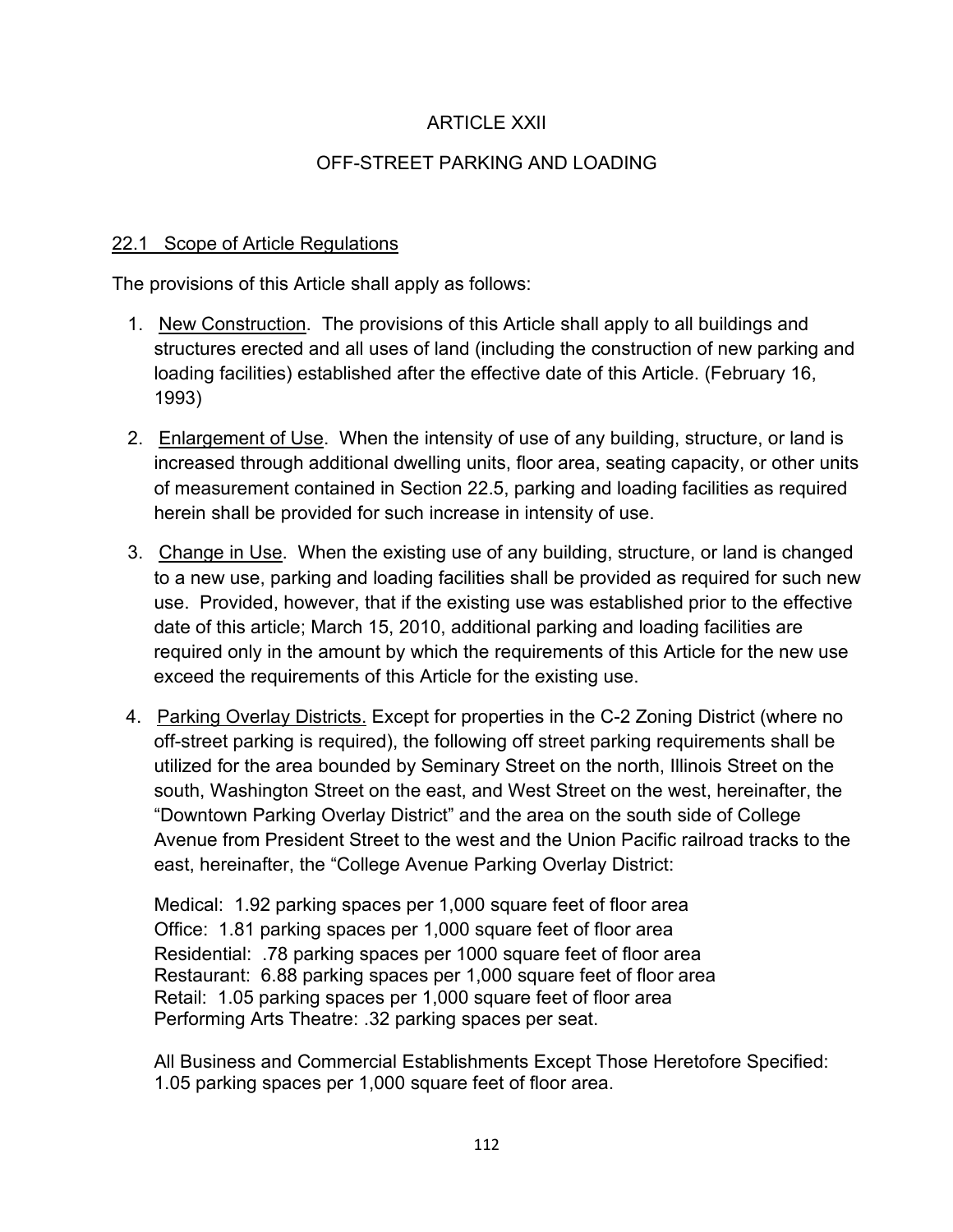#### 22.2 Off-Street Parking Use and Location Standards

All off-street parking facilities shall comply with the following standards:

- 1. Utilization. Accessory off-street parking facilities shall be utilized solely for the motor vehicle parking of patrons, occupants, or employees of the use to which such parking is accessory. Parking lots permitted by the District regulations may be utilized for motor vehicle parking of other persons or uses, to the extent that such parking lots are not required to fulfill the accessory off-street parking requirements of any use. Space allocated to any off-street parking facility, including drive aisles, shall not, while so allocated, be used to satisfy any off-street loading facilities requirements.
- 2. Repair and Service. No motor vehicle repair work or service of any kind, except emergency repairs, shall be permitted on any open off-street parking area.
- 3. Collective Provisions. Off-street parking facilities for separate zoning uses may be provided collectively by such uses if the total number of spaces so provided is not less than the sum of the spaces required for all such separate uses, provided that all regulations pertaining to the location of accessory parking spaces are observed. A written agreement covering such collective use shall be submitted to the Director of Planning & Economic Development prior to its establishment, and a new agreement shall be required for any change in use of any of the aforesaid uses, if such change alters the number of off-street parking spaces for that use.
- 4. Residential Parking Location. All required parking facilities for residential uses shall be located on the same lot as the building or use served.
- 5. Non-Residential Parking Residential Districts Location. All off-street parking facilities accessory to non-residential uses in the R-1, R-2, R-3, R-4, R-5, R-6, and R-7 zoning district shall be located on the same lot as the building or use served. Provided, however, that required or other accessory off-street parking may be located on a separate lot within 300 feet of the building or use served, upon the granting of a Special Use Permit as provided in Article V of this ordinance.
- 6. Non-Residential Parking Non-Residential Districts Location. All required parking facilities for non-residential uses in the C-1, C-2, C-3, C-4, C-5, O-R, and M-1 Districts shall be located on the same lot as the building or use served. Provided, however, that required or other accessory off-street parking in the C-2, C-4 and O-R Districts may be located on a separate lot within 300 feet of the building or use served, upon the granting of a special use permit as provided in Article V of this ordinance. No off-street parking accessory to such use shall be located in a residential or institutional zoning district.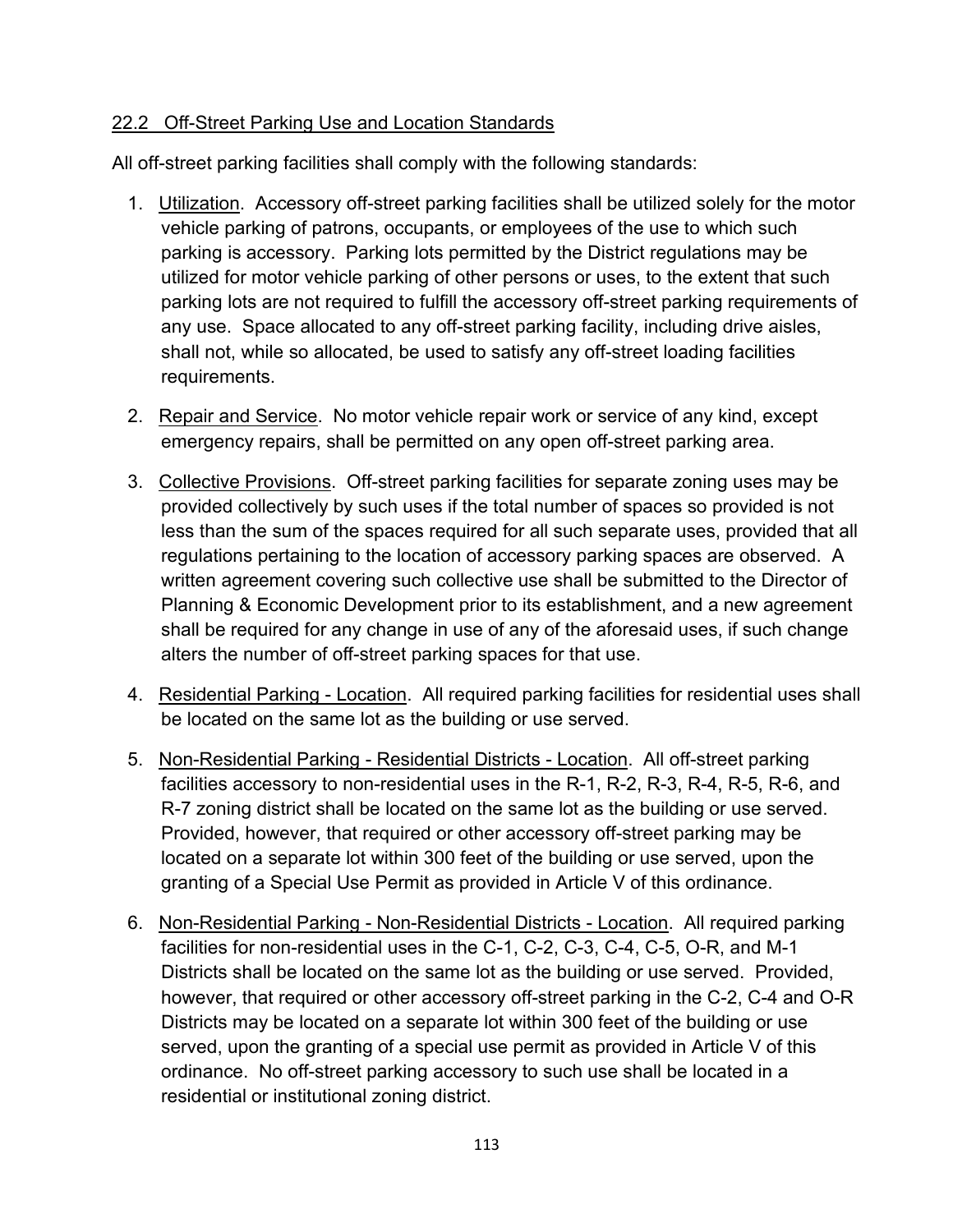- 7. I-1 District Parking Location. All parking facilities accessory to permitted uses in the I-1 District shall be located in compliance with Sections 22.2.5 and 22.2.6. All parking facilities accessory to a use requiring a Special Use Permit in the I-1 District shall be located in compliance with Section 22.2.6 except as modified by the I-1 District regulations.
- 8. Certain Churches/Assembly Uses. Notwithstanding any regulations provided for in this Article XXII to the contrary, parking requirements may be reduced for buildings primarily devoted to religious worship, and other assembly uses, within the geographic area of Lincoln Avenue on the north, Chicago & Northwestern Railway right-of-way on the south, Washington Street on the east, and Main Street on the west ("Cross Street Geographic Area"), as follows:
	- A. The number of required off-street parking spaces may be reduced not more than sixty-six and two-thirds percent (66⅔%) of the required amount provided that (i) parking spaces equivalent in number to the amount being reduced are located within five hundred feet (500') of the main assembly building and are located on a public right-of-way or (ii) are located in an offstreet parking lot within one thousand feet (1,000') of the main assembly building and are the subject of a Shared Parking Agreement.

In no event shall the number of required off-street parking spaces be reduced more than 66⅔% of the required amount.

- B. In determining the number of off-street parking spaces which may be reduced, as provided for in Sub-paragraph A of this section, the parking spaces within a public right-of-way, City municipal parking lot, and/or offstreet spaces subject to a Shared Parking Agreement may be taken into consideration provided that the number of spaces being credited to each building primarily devoted to religious worship or other assembly use for Sunday parking do not exceed the total number of spaces within the offstreet parking lot for said use.
- C. For buildings primarily devoted to religious worship and other assembly uses within the geographic area of the Cross Street Geographic Area, parking spaces being used as a credit pursuant to a Shared Parking Agreement, as provided for herein, may be located outside of the Cross Street Geographic Area.
- 9. Municipal Parking in C-4 CBD Perimeter Commercial District. Notwithstanding any regulations provided for herein to the contrary, the required amount of off-street parking spaces for any non-residential use in the geographic area of Lincoln Avenue on the north, Chicago & Northwestern Railway right-of-way on the south,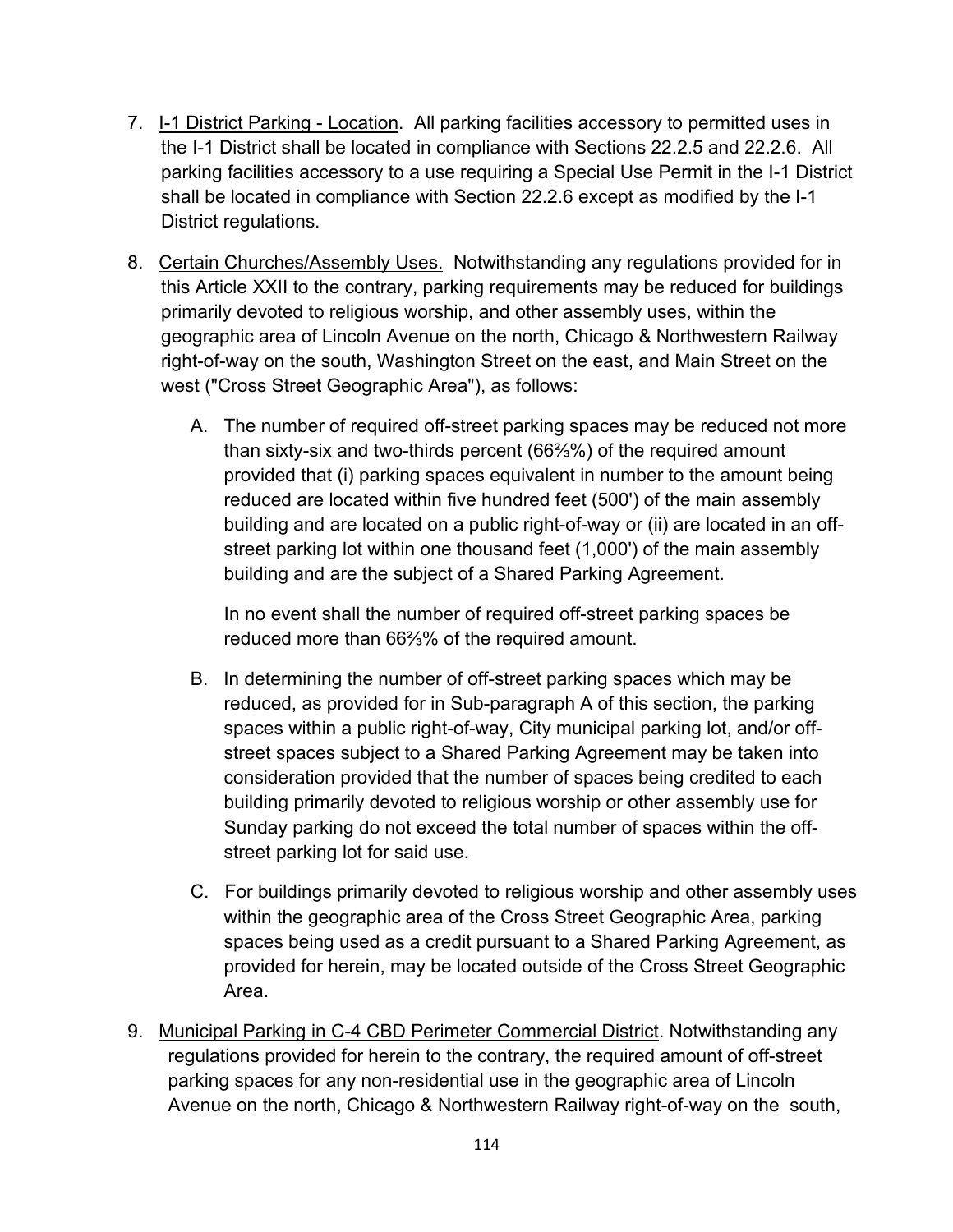Washington Street on the east, and Main Street on the west ("Cross Street Geographic Area") may be reduced as follows:

A. The number of required off-street parking spaces may be reduced not more than sixty-six and two-thirds percent (66⅔%) of the required amount provided that (i) parking spaces equivalent in number to the amount being reduced are located within five hundred feet (500') of the non-residential use and are located on a public right-of-way, or (ii) are located in a parking lot within one thousand feet (1,000') of the non-residential use and are the subject of a Shared Parking Agreement.

In no event shall the number of required off-street parking spaces be reduced more than 66⅔% of the required amount.

- B. In determining the amount of off-street parking spaces required for any nonresidential use in the Cross Street Geographic Area, there may be taken into account the number of off-street parking spaces provided for in any parking lot within five hundred feet (500') of the non-residential use if the spaces in the off-street parking lot are the subject of a Shared Parking Agreement with any other use(s) within the Cross Street Geographic Area, provided that the off-street parking lot is zoned and classified in the C-4 CBD Perimeter Commercial District zoning classification.
- C. For non-residential uses within the Cross Street Geographic Area, parking spaces being used as a credit pursuant to a Shared Parking Agreement, as provided for herein, may be located outside of the Cross Street Geographic Area.
- 10. Shared Parking Agreement. Credit for parking spaces which are the subject of a Shared Parking Agreement shall be applicable only when the parties to the Agreement are property owners whose property uses have parking demands which are inconsistent with each other (i.e., daytime v. evening, weekdays v. Saturday and/or Sunday, and the like). The total off-street parking requirements of the parties to the Shared Parking Agreement may exceed the total number of off-street parking spaces available.

The Shared Parking Agreement shall be subject to the reasonable approval of the City Council (pursuant to the advice of the Planning and Zoning Board, if requested by the City Council) and the following conditions are requirements: (i) signed by the owners of each use included in the Agreement, (ii) termination shall require written notice to the non-terminating party or parties and the City Manager, (iii) termination shall not become effective sooner than six (6) months following the date of the written termination notice.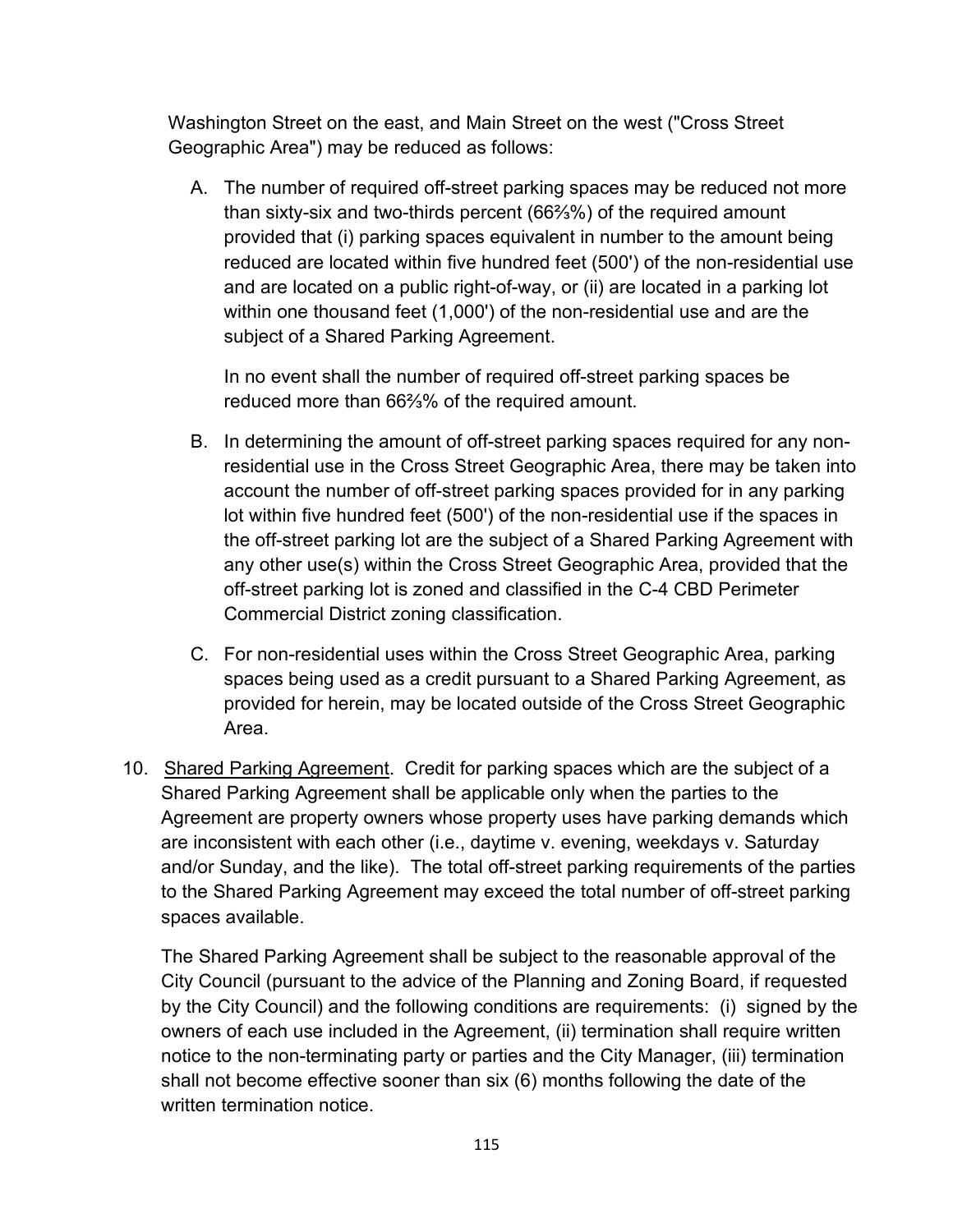Upon termination of any Shared Parking Agreement, the parties and uses thereto shall be subject to all parking requirements provided for in this ordinance.

### 22.3 Parking Setback Requirements

Off-street parking spaces, aisles, and access drives shall comply with the following standards:

 1. Enclosed Parking. Enclosed buildings and carports containing off-street parking spaces shall comply with the yard requirements for such structures contained in Article III of the Zoning Ordinance.

# 2. Maximum Yard Coverage for Parking - Single Family

All off-street parking spaces accessory to single family uses utilized for motor vehicle parking constructed after December 7, 1998 shall be located on a driveway no wider than 20 feet for a property containing up to a two-car garage, and no wider than 26 feet in width for a property containing a three or more car garage. All such off-street parking spaces shall be constructed of portland cement concrete (State Department of Transportation Class SI) not less than 5 inches thick, or of 1½ inches minimum thickness of bituminous concrete on a compacted granular base not less than 8 inches thick, concrete or clay brick pavers installed in accordance with manufacturers specifications, or permeable pavement installed in accordance with the manufacturer's specifications.

Additional off-street parking constructed after December 7, 1998 shall be allowed in any front yard or side yard abutting a street provided any such additional parking is contiguous to the driveway; is paved in accordance with the aforementioned construction standards; and the total area of the additional off street parking and driveway does not occupy more than 33 1/3% of the required front yard or side yard abutting a street.

Additional off-street parking constructed after December 7, 1998 shall be allowed in a rear yard provided any such additional parking is contiguous to the driveway; is paved in accordance with the aforementioned construction standards; and maintains a minimum 10-foot side and rear yard setback.

Vehicle turnarounds constructed after December 7, 1998 shall be allowed provided such turnarounds are contiguous to the driveway; are paved in accordance with the aforementioned construction standards; are sized to accommodate a maximum of one single vehicle; and are adjacent to an arterial street as established by the Wheaton City Code.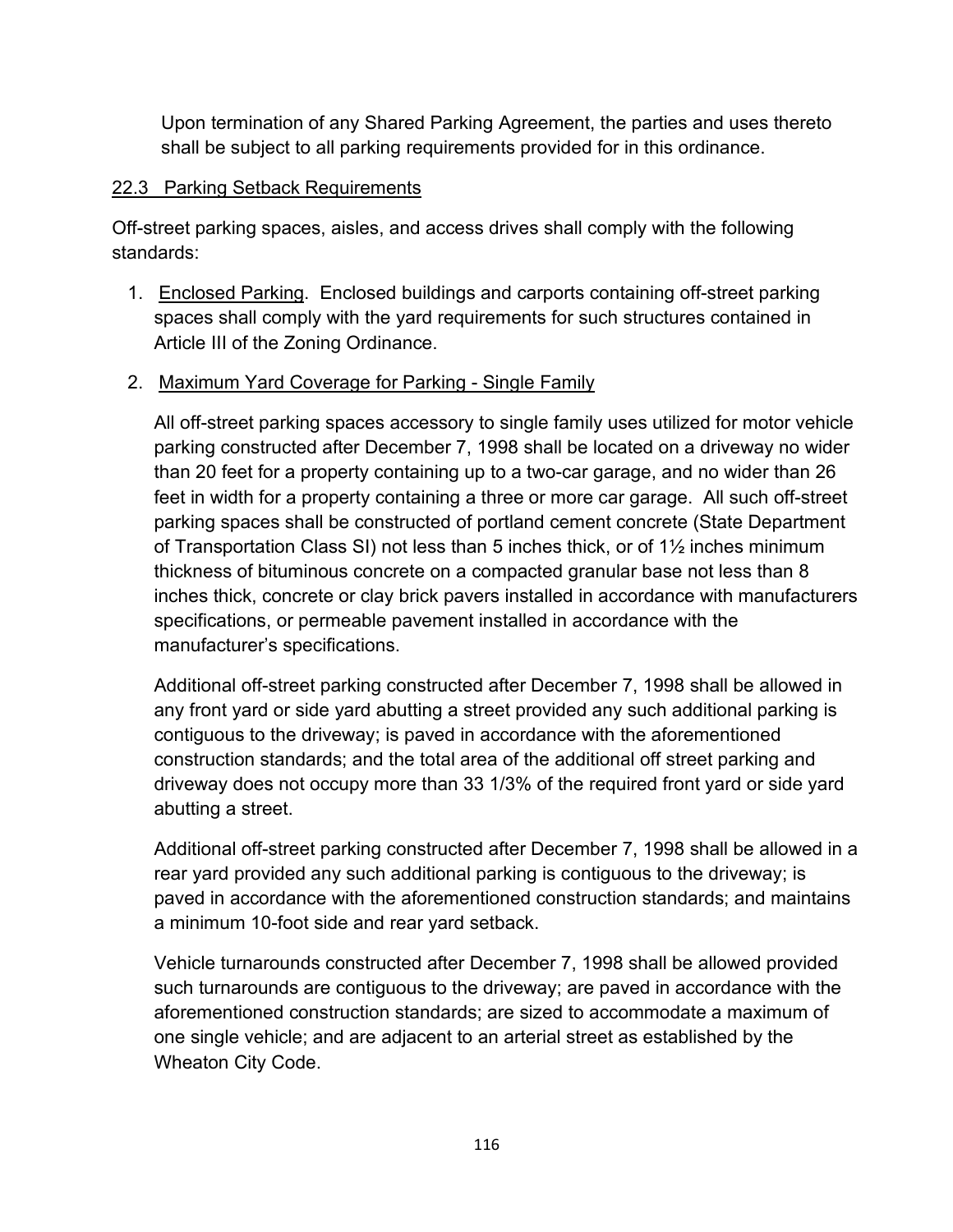All motor vehicle parking, except as modified by Article 24.7.2 of the City of Wheaton Zoning Ordinance, shall be on a driveway or an approved additional parking area.

 3. Cross Street Geographic Area Setback. Within the Cross Street Geographic Area, any surface parking area constructed following March 6, 1989, shall have a setback of not less than fifty feet (50') from the parking lot edge of pavement and the closest parallel property line(s) of any adjacent parcel in an R-1 through R-7, inclusive, single-family residential zoning, or a parcel improved with a single-family use in an I-1 Institutional Zoning District. In the event the surface parking lot and adjacent residential zoning district or residential use are separated by a public right-of-way, one-half  $(\frac{1}{2})$  of the public right-of-way width may be included in determining the aforesaid setback.

That portion of the 50-foot setback, excluding paved public right-of-way, shall be improved with landscaping, as determined through the public hearing procedure, or provided for by ordinance.

 4. C-2 and C-4 Zoning District Setback. All off-street parking facilities located in the C-2 and C-4 Zoning District shall be setback a distance of at least four (4) feet from any property line.

### 22.4 Off-Street Parking Design and Construction Standards

All open off-street parking facilities shall comply with the following standards:

 1.1 Minimum Aisle and Space Dimensions for Surface Parking Facilities. Parking spaces shall be a minimum of 9 feet in width and 18 feet in length. Parking spaces parallel to the access aisle or driveway shall be a minimum of 8 feet wide and 24 feet long.

All turning radii for intersecting drive aisles shall be a minimum of 15 feet.

| Angle of<br><b>Parking</b> | <b>Minimum Width</b><br><b>Of Space Parallel</b><br><b>To Aisle</b> | <b>Minimum Length</b><br>οf<br><b>Space</b><br>Perpendicular<br><b>To Aisle</b> | <b>Minimum Width</b><br><b>Aisle</b> |
|----------------------------|---------------------------------------------------------------------|---------------------------------------------------------------------------------|--------------------------------------|
| 45 degrees                 | $12' - 9''$                                                         | $17' - 8''$                                                                     | 12'                                  |
| 60 degrees                 | $10' - 5"$                                                          | $19' - 0$ "                                                                     | 17'                                  |
| 90 degrees                 | $9' - 0''$                                                          | $18' - 0''$                                                                     | 24'                                  |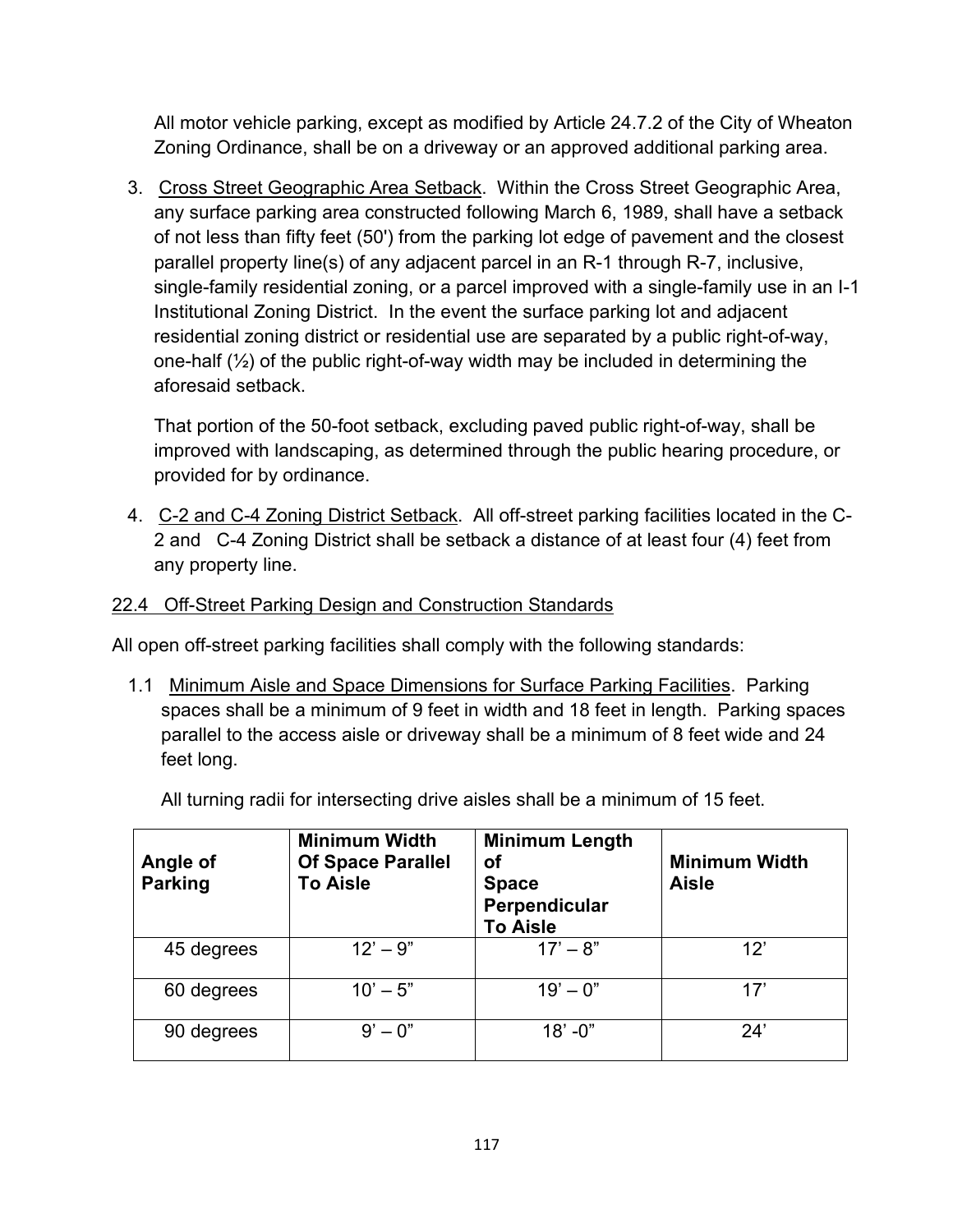### 1.2 Minimum Aisle and Space Dimensions for Parking Structures

All private parking garages shall, at a minimum, be designed to a Level of Service (LOS) C and all public parking garages shall be, at a minimum, designed to a Level of Service (LOS) B as defined by the National Parking Association.

- 1.3 Notwithstanding any of the provisions of this zoning ordinance to the contrary, offstreet tandem parking spaces may be permitted on a parcel of land, as a special use, subject to the following conditions, restrictions, and requirements:
	- 1. That the parcel of land be located in a Parking Overlay District or Institutional Zoning District.
	- 2. That the tandem parking spaces be available only for and used by employees of the business or organization occupying the building or residents of the building on the parcel of property. In the case of a building devoted to religious worship, tandem parking spaces may also be used by parishioners. Appropriate signage indicating this restriction shall be provided.
	- 3. That the parking lot be striped appropriately to identify the tandem parking spaces with paint or other such permanent marking materials. Such striping shall be maintained in a clearly visible condition.
- 2. Handicap Parking Spaces. Handicapped parking spaces shall be at least 16 feet wide and provided in accordance with the requirements of the Illinois Capital Development Board, effective July 1, 1988, as may be amended from time to time.
- 3. Minimum Vertical Clearance. Off-street parking spaces, aisles, and driveways shall have a minimum vertical clearance of seven (7) feet.
- 4. Marking. Designated parking spaces shall be marked on the surface of the parking area with paint or permanent marking materials which shall be maintained in clearly visible condition.
- 5. Minimum Construction Standards and Materials. Open off-street parking facilities shall be graded and paved or otherwise improved with bituminous concrete, portland cement concrete, or permeable pavement. Parking facilities shall be designed to have a 20-year design life and shall be constructed with a perimeter six (6") inch barrier portland cement concrete curb. The minimum pavement thickness for parking facilities shall be a 1½ inch bituminous concrete surface course, Class I, and 1½ inch bituminous concrete binder course, Class I on a eight (8") inch aggregate base course, or a six (6") inch portland cement concrete pavement on a four (4") inch aggregate subbase. Permeable pavement shall be constructed in accordance with the manufacturer's specifications. The Director of Engineering may require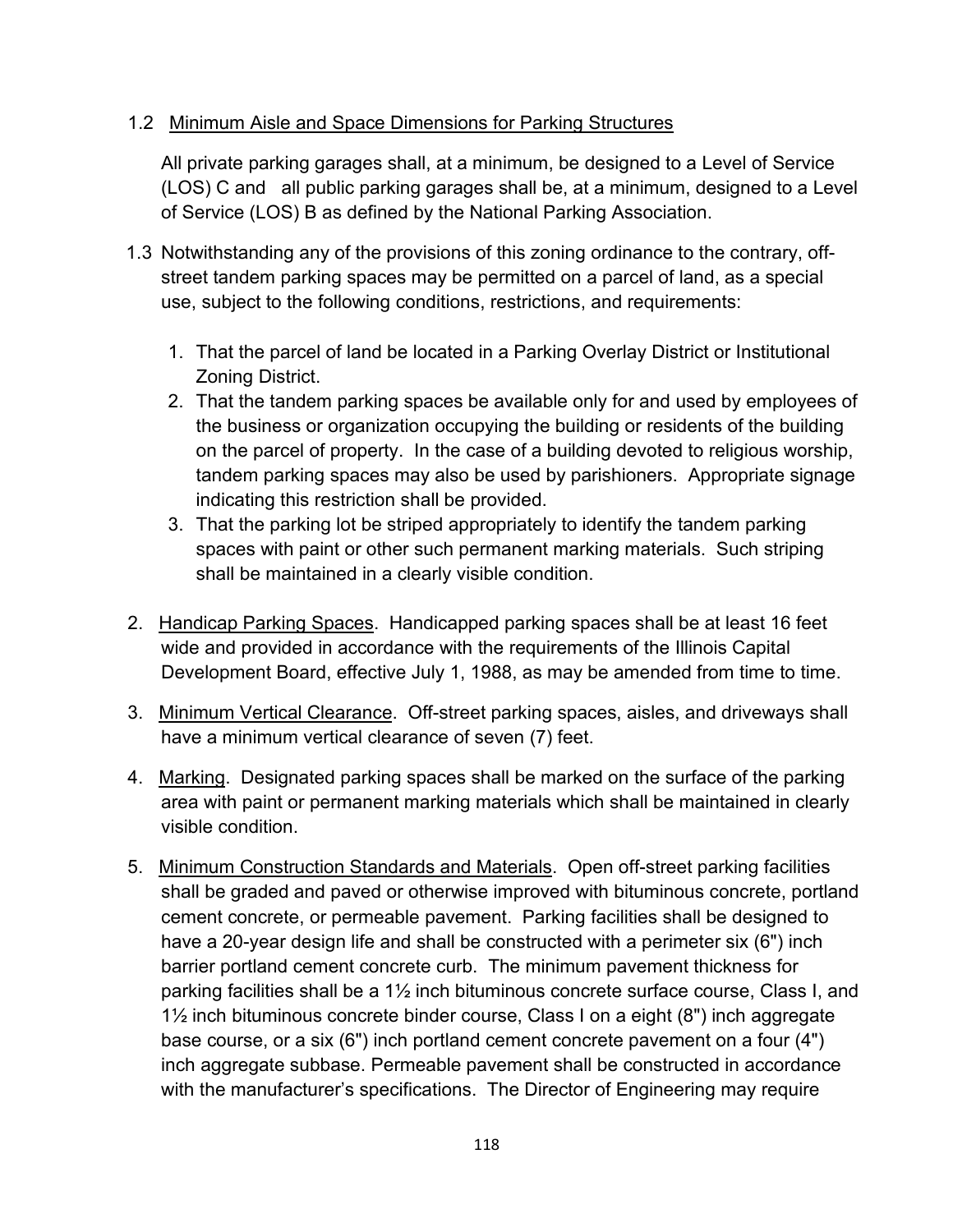more stringent design standards for truck loading areas and main drive aisles in parking facilities.

Seasonal parking lots, being those parking lots which are consistently and regularly used for less than 8 months out of the year, are exempt from the requirement of installing a perimeter six (6") inch barrier portland cement concrete curb, provided the parking lot contains a barrier to prevent vehicular encroachment onto the perimeter landscaping. The size, quality, and type of barrier shall be subject to the approval of the Director of Engineering.

- 6. Drainage. Open off-street parking facilities shall comply with the requirements of Chapter 34 of the Wheaton City Code, as amended.
- 7. Drive Approaches and Pedestrian Visibility. All drive approaches providing access to a parking facility from a public street shall be constructed in compliance with Chapter 58 of the Wheaton City Code as amended. Parking facility driveways and drive approaches shall be constructed and maintained so that a pedestrian within 10 feet of a driveway is visible to the driver of a vehicle stopped at the property line.
- 8. Access Control and Signage. One-way driveways shall be clearly marked with appropriate entrance and exit signs. If, in the opinion of the Director of Engineering, traffic in the vicinity of the site warrants the restriction of turning movements or access to or from a parking facility, signs or driveway modifications necessary to accomplish said restrictions shall be provided.
- 9. Parking Lot Lighting. Parking lot lighting shall be required for all parking lots containing more than twenty (20) spaces. All lighting, except necessary for security purposes, shall be extinguished one-half (½) hour after the close of business.

Traditional (Non-LED) Fixtures: Lighting for off-street parking facilities shall be of a shoe-box style luminare with a flat lens installed parallel to the ground to prevent glare at eye level on surrounding public and/ or private property. The footcandle illumination of lighting shall not exceed 0.5 footcandles at the property line. The maximum luminare for high pressure sodium and/ or metal halide fixtures shall be 400 watts and the maximum pole height shall be 30 feet.

LED Fixtures: LED fixtures shall be installed parallel to the ground and shall comply with the maximum footcandle, maximum luminare (through a lumen to watt conversion), and maximum pole height for Traditional (Non-LED) Fixtures. LED fixtures shall have cut-off shields installed to manufacturers guidelines. When LED fixtures are installed adjacent to property lines, a Type II or Type III LED Lighting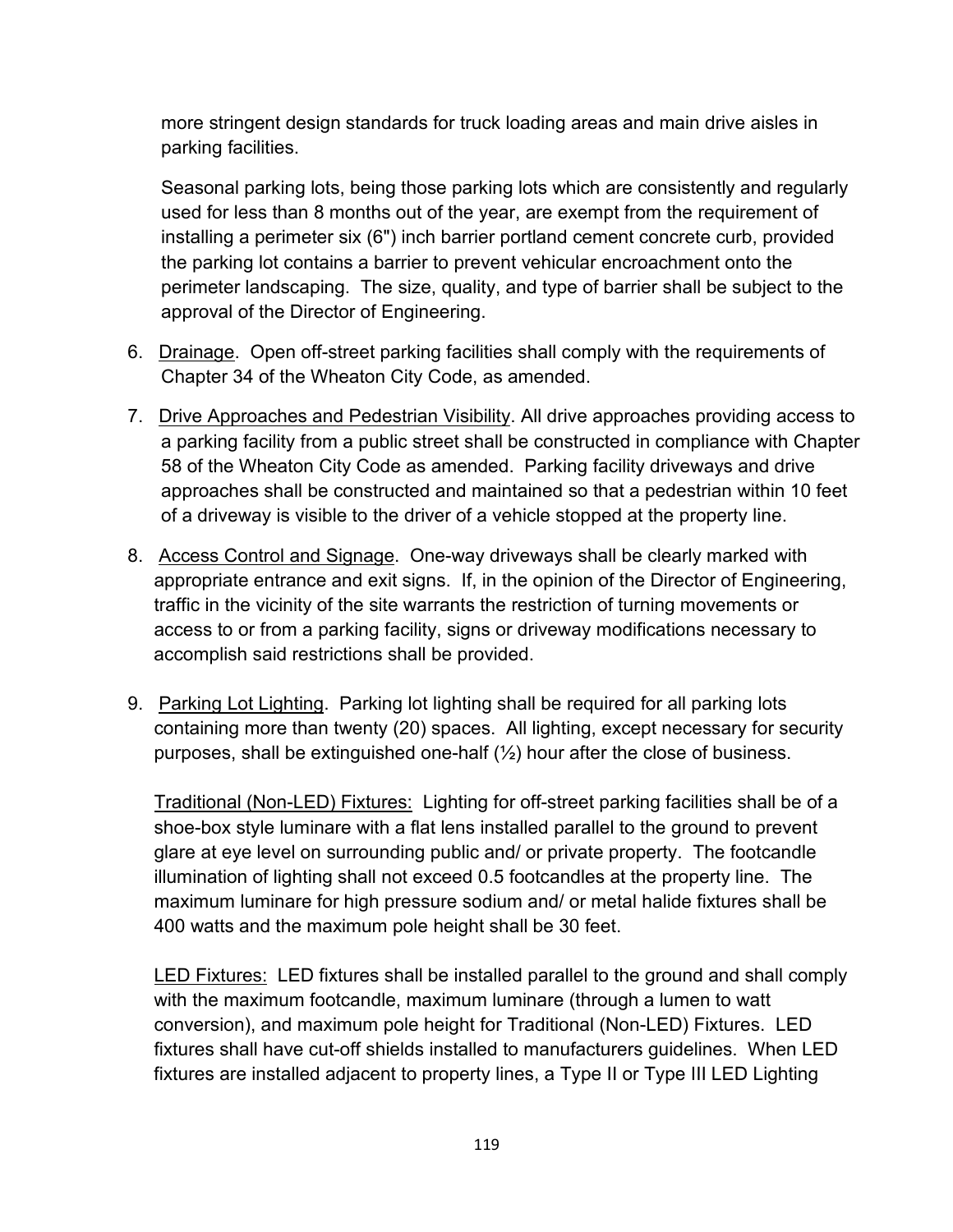Distribution Style shall be required. The color temperature for LED fixtures shall range between 4000 - 5000 Kelvins (K).

- 10. Stacking Spaces. Stacking spaces shall be designed to accommodate a typical motor vehicle waiting for entry to any drive-thru facility. Such spaces shall not interfere with on-site circulation or obstruct access to any parking spaces.
- 22.5 Required Off-Street Parking. Adequate off-street parking facilities shall be provided to accommodate the motor vehicles of residents, employees, visitors, customers, and vehicles used in the conduct of any business or enterprise. In no case shall the number of off-street parking spaces be less than the minimum prescribed in this Section 22.5, and accessory off-street parking facilities in excess of these requirements are permitted providing such facilities comply with all provisions of this Article.
	- 1. Automobile Service Stations, Automobile Repair Facilities, and Convenience Filling Stations. Three (3) parking spaces for each service bay. Stacking spaces: Two (2) per service bay used primarily for oil change service, or as determined by the City Council based on an analysis demonstrating peak usage.
	- 2. Bowling Alleys. Five (5) parking spaces for each lane. If such bowling alley contains accessory uses such as a restaurant or retail shop, additional parking based on the particular accessory use shall be required.
	- 3. Car Washes. Five (5) parking spaces per 1,000 square feet of gross floor area. Stacking spaces: Three (3) per bay entering and two (2) per bay exiting for self service or single-car automatic; Ten (10) per bay entering and two (2) per bay exiting for an automatic conveyor-type car wash; or as determined by the City Council based on an analysis demonstrating peak usage.
	- 4. Churches, Auditoriums, Gymnasiums, Theaters, and Other Places of Public Assembly with Fixed Seats. .4 parking spaces per seat in the main assembly building. Buildings devoted primarily to religious worship may utilize existing parking spaces provided by the City or by business uses, located within four hundred feet (400') of the main assembly building (measured along public right-of-ways) may be used to satisfy not more than seventy-five percent (75%) of the required off-street parking, provided that adequate parking is available during the intended period of use of the main assembly building, and any ancillary uses related thereto.

The off-site 75% credit provided for herein shall not be applicable to buildings primarily devoted to religious worship in the following geographic area: Lincoln Avenue on the north, Chicago & Northwestern right-of-way on the south,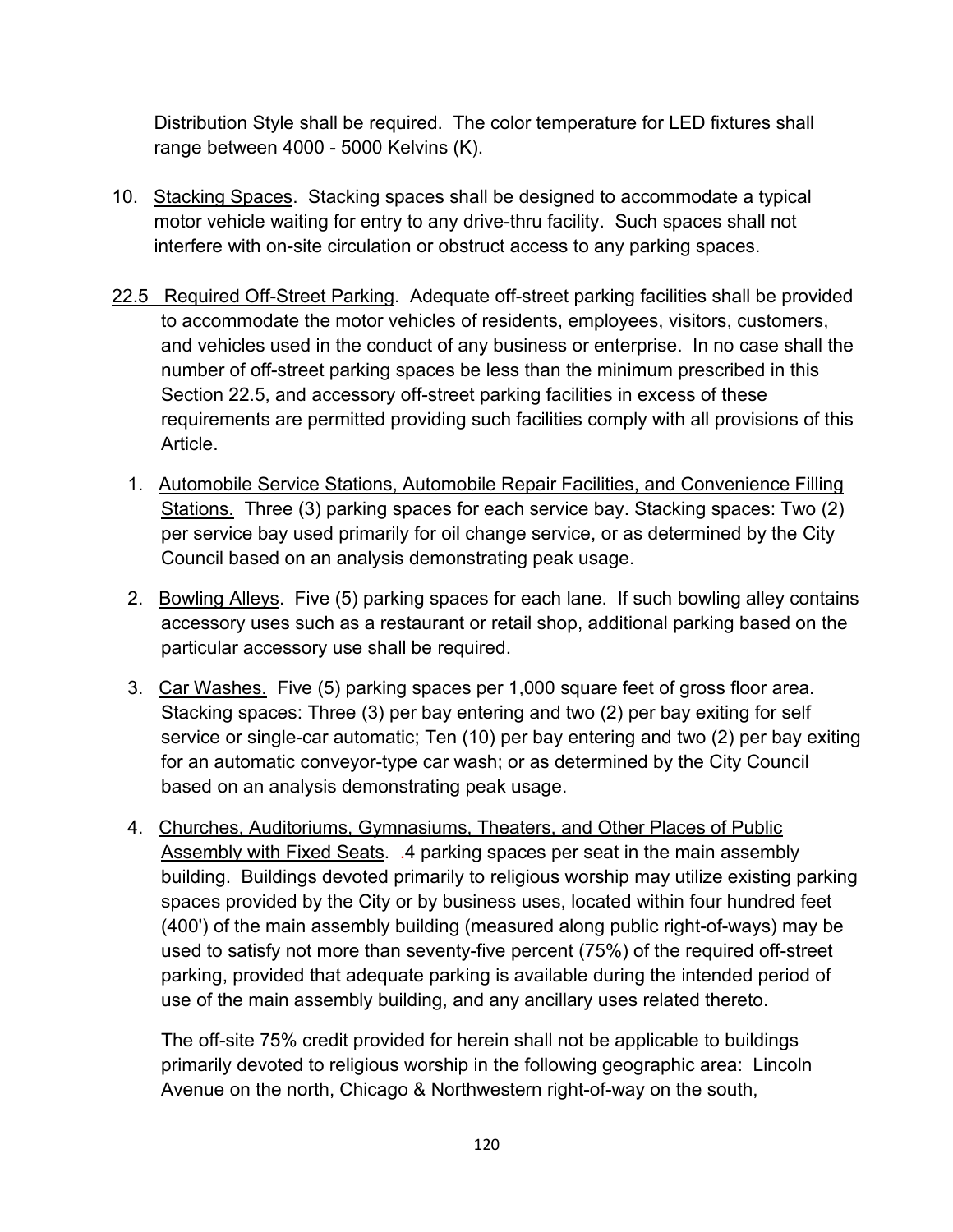Washington Street on the east, and Main Street on the west. Buildings primarily devoted to religious worship in this geographic area shall be permitted to use bumper-to-bumper ("nested-parking"), provided that the parking lot is designed and striped for nested-parking use, for purposes of satisfying the parking requirements provided for herein.

- 5. Elementary Schools, Nursery Schools, and Middle Schools, Public or Private. Elementary and Middle Schools shall provide the higher of .2 parking spaces per seat in auditorium or gym and .25 parking spaces per student. Nursery schools shall provide one (1) parking space for each teacher or other employee provided that in no event shall the number of parking spaces be less than one-fourth (1/4) the total number of seats or bench seating spaces in the main auditorium plus one (1) visitor parking space per each two (2) classrooms.
- 6. Hotels, Motels, and Inns. One (1) parking space for each guest room plus one (1) space for each on-duty employee. If such Hotel, Motel or Inn contains accessory uses such as a restaurant or retail shop, additional parking based on the particular accessory use shall be required.
- 7. High schools and Colleges, Public and Private. One (1) parking space for each seven (7) students based upon the maximum number of students attending classes on the premises at any one time in any twenty-four (24) hour period, plus one (1) space for each teacher or other employee, provided that in no event shall the number of parking spaces be less than one-fourth (1/4) the total number of seats or bench seats in the main auditorium.
- 8. Laundromats. One (1) parking space for each two (2) washing or cleaning machines.
- 9. Manufacture, Production, Processing, Assembly, Disassembly, Cleaning, Servicing, Testing, or Repairing of Goods, Materials, or Products or Any Other Industrial Establishment Except Those Otherwise Specified in this Article XXI. One (1) parking space for each two (2) employees on combined employment of the two (2) largest successive shifts, plus one (1) visitor parking for each 1,000 sq. ft. of floor area, plus one (1) space for each vehicle maintained on the premises.
- 10. Medical and Dental Clinics and Offices. 4.5 parking spaces per 1,000 sq. ft. of floor area.
- 11. Mortuaries. Five (5) parking spaces per 1,000 sq. ft. of floor area plus one (1) parking space for each vehicle maintained on the premises.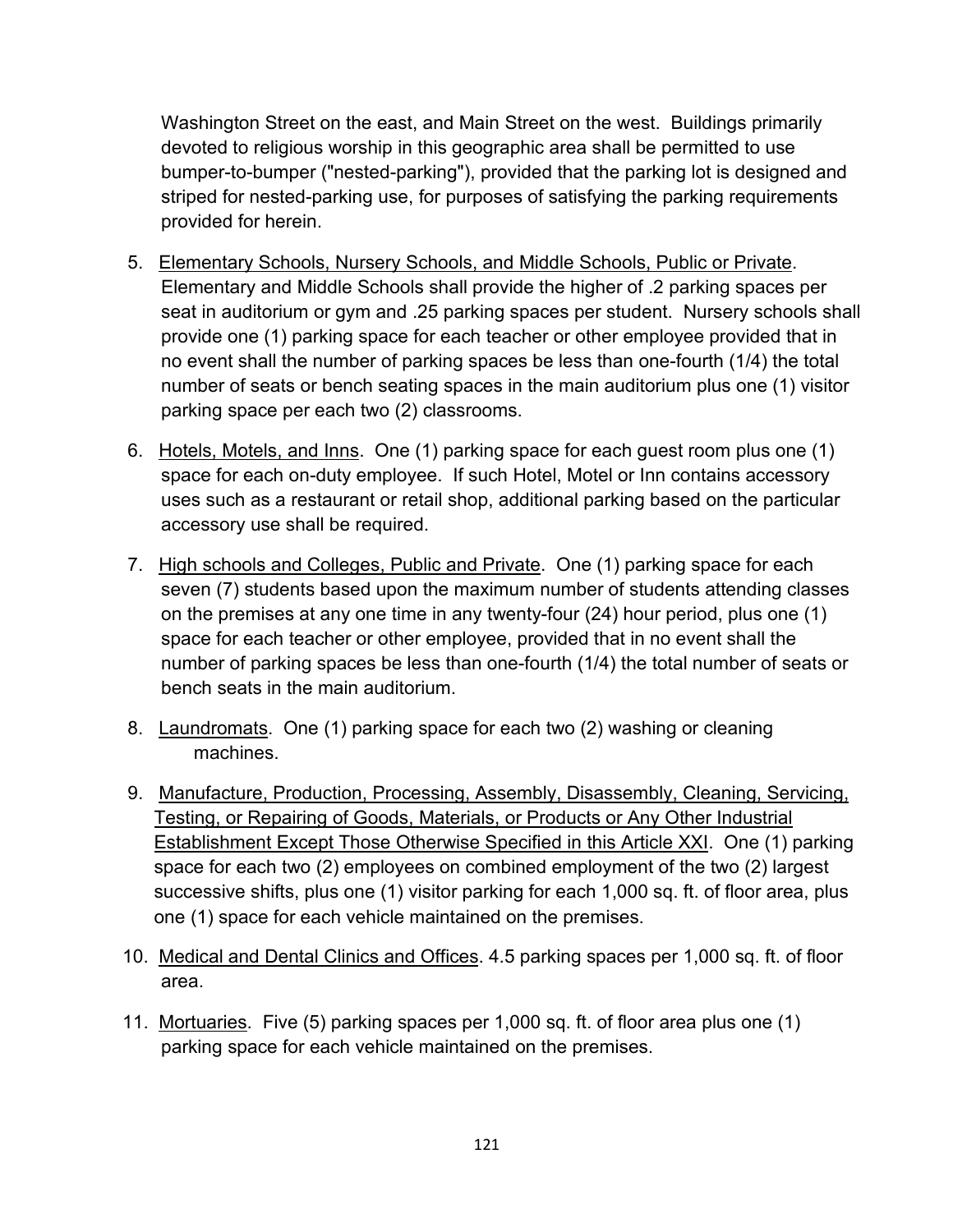- 12. Mother and Infant Support Centers. 1 parking space per adult resident, 1 space per employee, and .25 guest parking spaces per adult resident.
- 13. Multiple-Family Dwellings. Two (2) parking spaces per dwelling unit plus .25 spaces per dwelling unit for guest parking.
- 14. Congregate Housing for the Elderly. One (1) parking space for each two (2) bedrooms.
- 15. Offices, Business and Professional (Except Medical and Dental). 3.8 parking spaces per 1,000 sq. ft. of floor area. If said office building is located on individual zoning lot and said office building is less than 5,000 square feet in size, 4.5 parking spaces per 1,000 square feet of floor area is required.
- 16. Private Clubs. One (1) parking space for each two (2) members of the staff, plus one (1) parking space for each six (6) club members, plus one (1) parking space for each room which could be used to provide lodging accommodations for club members and their guests.
- 17. Public Libraries, Public Museums, Public Art Galleries, Historical and Architectural Education Centers, and Other Public Buildings. One (1) parking space for each six hundred 600 sq. ft. of floor area.
- 18. Restaurants, Fast Food or Drive-In Restaurants, or Service Establishments Providing Customer Services on Premises. Fifteen (15) spaces per 1,000 sq. ft. of gross floor area. Drive-thru stacking spaces: Seven (7) per serving window, with a minimum of five (5) between the order station and pick up station, and an adequate order waiting area; or as determined by the City Council based on an analysis demonstrating peak usage.
- 19. Senior Housing Developments. 1 parking space per dwelling unit for Independent Living Units, .25 parking spaces per dwelling unit for Assisted Living Units, 1 space per employee, and .25 guest parking spaces per dwelling unit and/or bed.
- 20. Single-Family Dwellings. Two (2) parking spaces per dwelling.
- 21. Stores Devoted to the Retail Sale of Foods, Drugs and Related Products. Five (5) parking spaces per 1,000 sq. ft. of floor area.
- 22. Stores Devoted to the Retail Sale of Furniture and/or Floor Coverings. 2.75 parking spaces for each 1,000 sq. ft. of floor area.
- 23. Tennis and Racquetball Courts. Four (4) parking spaces per court. If such tennis and racquetball courts contains accessory uses such as restaurant or retail shop, additional parking based on the particular accessory use shall be required.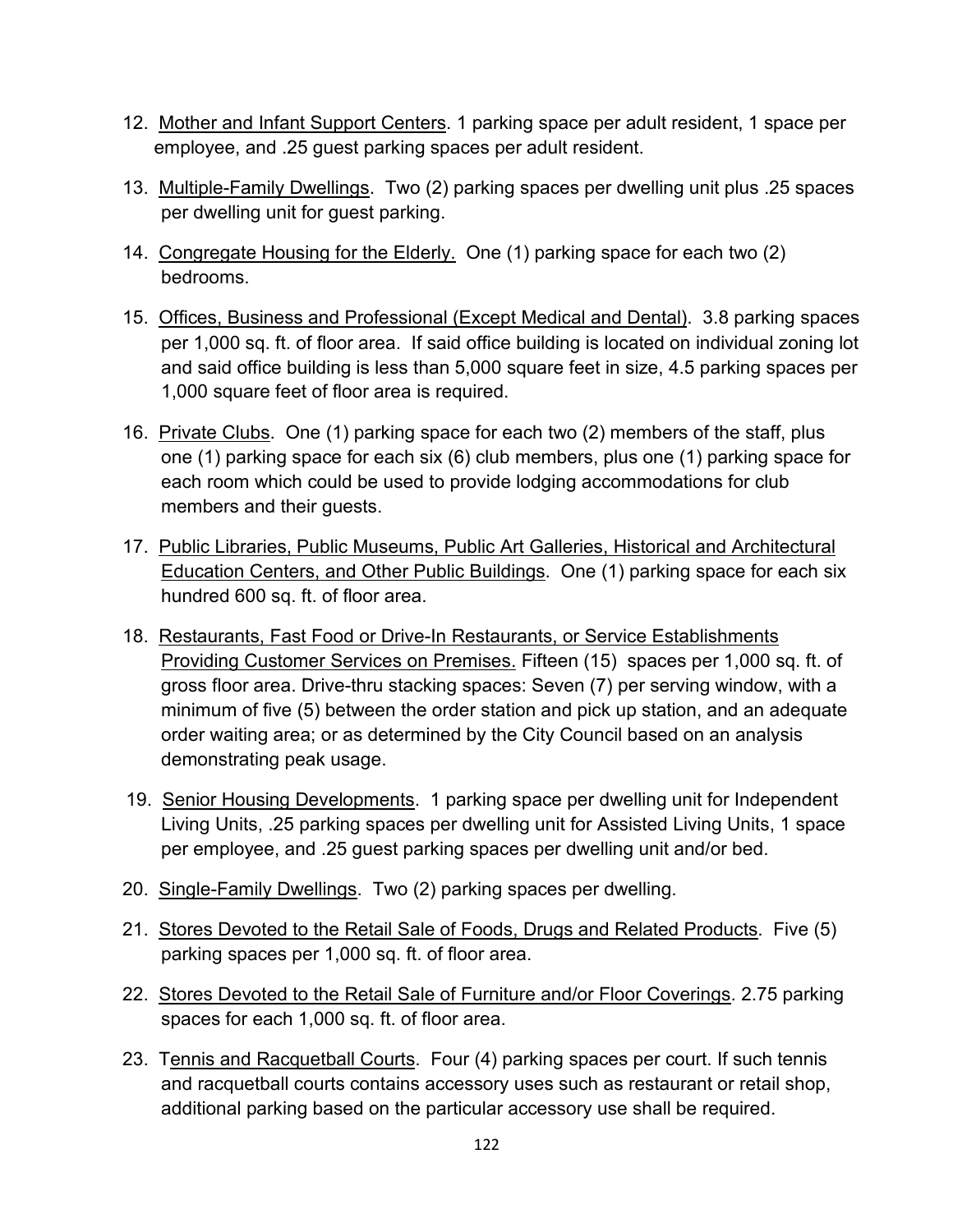- 24. Banks & Financial Institutions. 4.6 parking spaces for each 1,000 sq. ft. of floor area. Drive-thru stacking spaces: Four (4) per lane with two or less lanes, three (3) per lane with three or more lanes; or as determined by the City Council based on an analysis demonstrating peak usage.
- 25. Warehouses, Wholesale, Cartage, Parcel Delivery and Freight Terminal Establishments. One (1) space per 2,000 sq. ft. of floor area.
- 26. All Business and Commercial Establishments Except Those Heretofore Specified. 2.75 spaces per 1,000 sq. ft. of floor area. For drive-thru uses: Stacking spaces as determined by the City Council based on an analysis demonstrating peak usage.

# 22.6 Computation of Required Off-Street Parking and Loading

- 1. Number of Spaces. When determination of the number of off-street parking spaces required by this ordinance results in a requirement of a fractional space, the fraction of less than one-half  $(\frac{1}{2})$  may be disregarded and a fraction of one-half  $(\frac{1}{2})$  or more shall be counted as one (1) parking space.
- 2. Floor Area. For the purpose of determining the number of required off-street parking or loading spaces, "floor area" shall be construed as defined in Article II of this ordinance.
- 3. Employee Parking Spaces. Except as otherwise specified, parking spaces required on an employee basis shall be based on the maximum number of employees on duty or residing, or both, on the premises at any one time.

# 22.7 Time for Completion; Escrow Required

Off-street parking and parking facilities, as required by this Article, shall be constructed at the time of erection, establishment, alteration or enlargement of the building, structure or use of land for which they are required to serve and shall be fully completed including all landscaping prior to the issuance of a certificate of occupancy for the building improvements.

# 22.8 Required Off-Street Loading

Every building which requires the receipt or distribution of materials or merchandise by trucks or similar vehicles shall be provided with off-street loading berths as required by this Article XXII.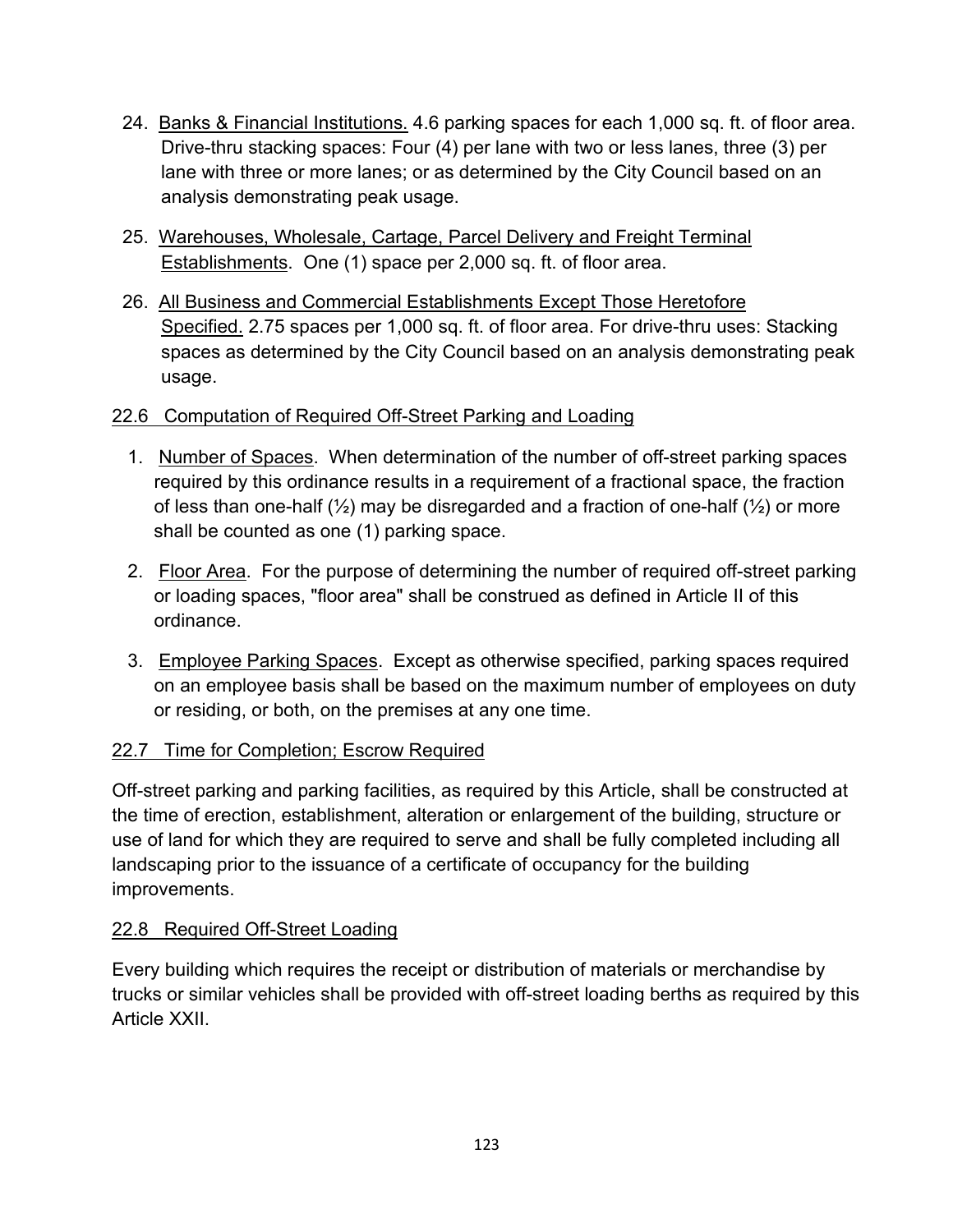# 22.9 Required Off-Street Loading Berths

Buildings, structures, or parcels of land which require off-street loading facilities, but which have less area than the minimum prescribed for such required facilities, shall provide a loading zone not less than 9' x 18' in size. This loading zone shall be exclusive of required parking spaces, drive aisles and/or fire lanes, and shall be signed and striped to discourage automobile parking.

- 1. Auditoriums, Gymnasiums, Theaters and Other Buildings for Public Assembly. For such a building containing 10,000 to 50,000 sq. ft. of floor area, one (1) loading berth. For each additional 50,000 sq. ft. of floor area or fraction thereof in such a building, one (1) additional loading berth. Each required loading berth for a building having more than 20,000 sq. ft. of floor area shall not be less than ten (10) feet wide by fifty (50) feet in length.
- 2. Office Buildings. For such a building containing 10,000 to 100,000 sq. ft. of floor area, one (1) loading berth. For each additional 200,000 sq. ft. of floor area or fraction thereof, one (1) additional loading berth.
- 3. Schools, Hospitals, Sanitariums, or Other Similar Institutional Buildings, and Multiple-Family Dwellings. For such building having 20,000 to 100,000 sq. ft. of floor area, one (1) loading berth. For each additional 100,000 sq. ft. of floor area or fraction thereof, one (1) additional loading berth.
- 4. Establishments for the Manufacturing, Production, Processing, Assembly, Disassembly, Cleaning, Servicing, Testing or Repairing of Materials, Goods, or Products, Cartage express, and Parcel Delivery and Freight Terminal Establishments. For such a building containing 5,000 to 20,000 sq. ft. of floor area, one (1) loading berth. For such a building containing 20,000 to 80,000 sq. ft. of floor area, two (2) loading berths, plus one (1) additional loading berth for each additional 50,000 sq. ft. of floor area or fraction thereof. Each required loading berth for such a building in excess of 10,000 sq. ft. of floor area shall be not less than ten (10) feet in width by fifty (50) feet in length.
- 5. Retail stores, Including Furniture and Appliance Stores, Repair Shops, or Restaurants, Warehouses, and Wholesale Establishments. For such a building loading berths shall be provided in accordance with the following schedule:

| <b>Square Feet of Floor Area</b> | <b>Minimum Number and</b><br><b>Size of Each Berth</b> |
|----------------------------------|--------------------------------------------------------|
| <b>Under 5,000</b>               | See Section 22.9                                       |
| 5,000 to 12,500                  | One (1) 10' x 25'                                      |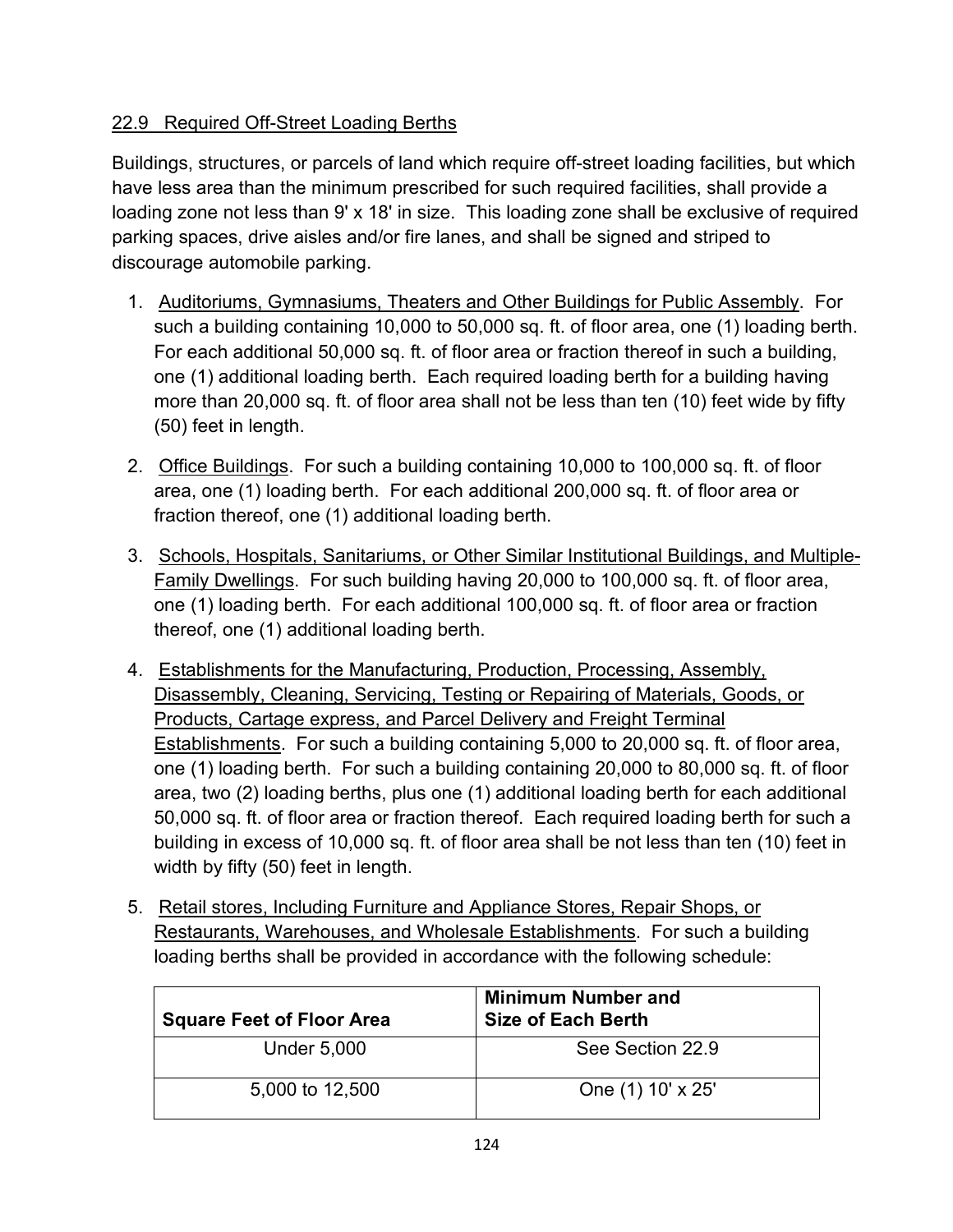| 12,500 to 40,000   | Two (2) 10' x 50'    |
|--------------------|----------------------|
| 40,000 to 100,000  | Three (3) 10' x 65'  |
| 100,000 to 250,000 | Four $(4)$ 10' x 65' |

For each additional 200,000 sq. ft. of floor area, or fraction thereof, over 250,000 sq. ft. of floor area, one (1) additional loading berth, no less than ten (10) feet in width by fifty (50) feet in length.

- 6. Mortuaries. For such a building containing 8,000 to 100,000 sq. ft. of floor area, one (1) loading berth. For each additional 100,000 sq. ft. of floor area or fraction thereof in such a building, one (1) additional loading berth.
- 7. Other Uses. Not specifically listed, greater than 5,000 sq. ft. in floor area, which shall require the receipt or distribution of materials or merchandise by trucks or similar vehicles, shall have off-street loading berth(s) in accordance with requirements of paragraph (5) above.

### 22.10 Standards for Loading Berths

- 1. Location. All required loading berths shall be off-street and shall be located on the same lot as the building to be served. No permitted or required loading berth shall be located within a required front yard or side yard.
- 2. Size. Unless otherwise specified in this ordinance, a required loading berth shall be at least ten (10) feet in width by at least twenty-five (25) feet in length, exclusive of aisle and maneuvering space, and shall have vertical clearance of at least fourteen (14) feet.
- 3. Access. Vehicular access to a street shall be over a drive approach constructed in accordance with Chapter 20 of the Wheaton City Code.
- 4. Surfacing. All open loading berths shall be graded and paved or otherwise improved with bituminous concrete or portland cement concrete.
- 5. Storage, repair and service. No storage, motor vehicle repair work or service of any kind shall be permitted within any required loading berth.
- 6. Drainage. All loading berths shall comply with the requirements of Chapter 34 of the City Code, as amended.
- 7. Utilization. Space allocated to a required loading berth shall not be used to satisfy any requirement of this ordinance for off-street parking spaces.